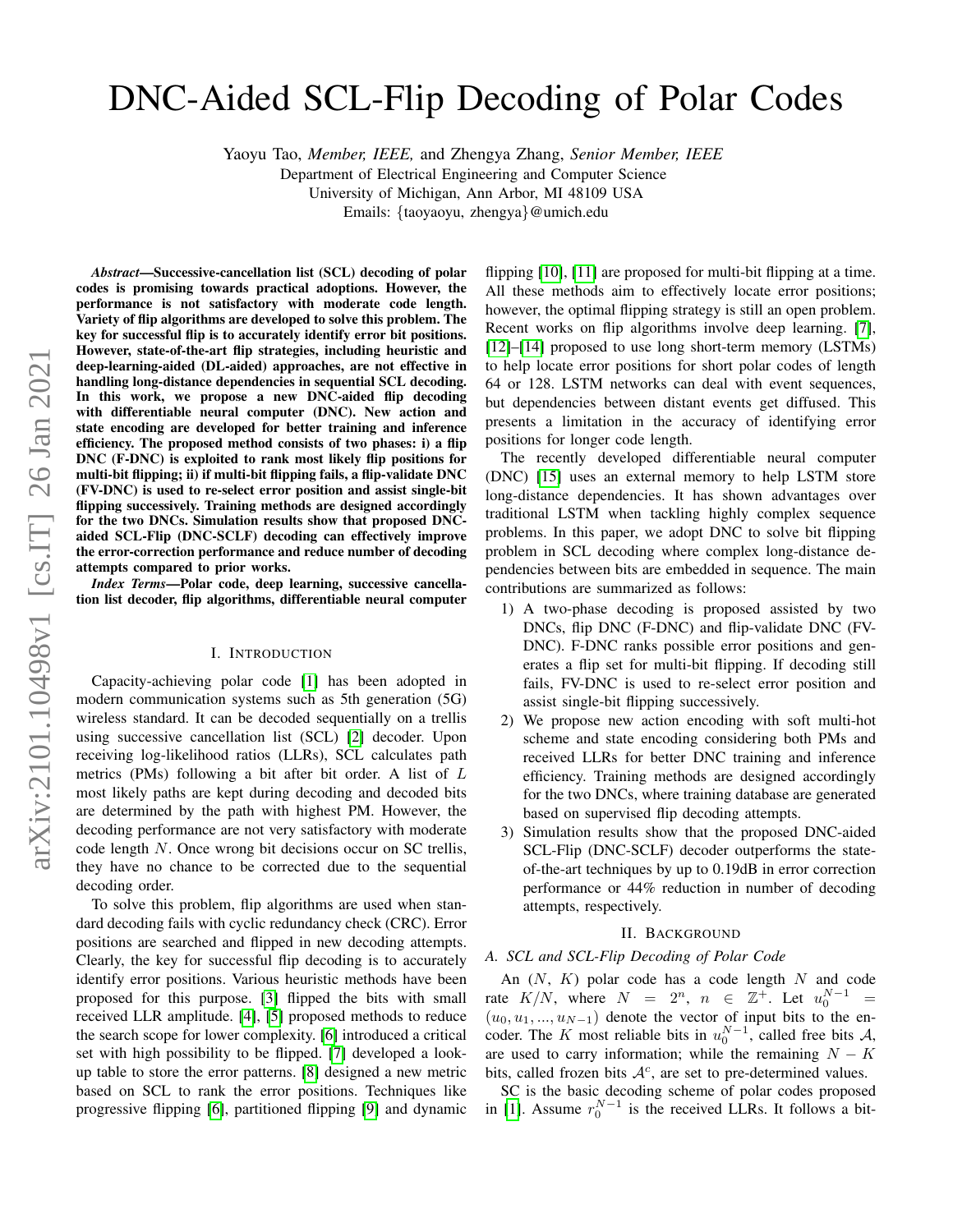after-bit sequential order and the decoding of a bit depends on previously decoded bits. The dependencies become complex and long-distance for long code length. SC keeps the most likely path, or the path of the highest PM. SCL decoding [\[2\]](#page-5-1) improves the error-correction performance by keeping a list of L candidate paths, or paths of the L highest PMs. Concatenating polar code with cyclic redundancy check (CRC) [\[16\]](#page-5-14), [\[17\]](#page-5-15) can help pick the final path. The CRC-aided polar SCL decoding can be described by Algorithm [1.](#page-1-0) SC can be seen as a special case when list size  $L = 1$ .

Algorithm 1: CRC-SCL Decoding of  $(N, K)$  Polar Code 1 List size = L,  $\mathcal{L} = \{0, ..., L - 1\}$ 2 for  $i = 0, 1, ..., N - 1$  do 3 if  $i \notin A$  then 4  $\left| \quad \right| \quad \hat{u}_i(\ell) \leftarrow u_i \text{ for } \forall \ell \in \mathcal{L}$  $5$  else 6  $\forall \hat{u}_i \in \{0,1\}, \forall \ell \in \mathcal{L}$ 7 1) SC Trellis:  $L(\ell)_i = \log \frac{\Pr(u_i=0|r_0^{N-1},\hat{u}(\ell)_0^{i-1})}{\Pr(u_i=1|r_0^{N-1},\hat{u}(\ell)_0^{i-1})}$  $Pr(u_i=1|r_0^{N-1}, \hat{u}(\ell)_0^{i-1})$  $8 \mid 2)$ PM:  $\mathcal{P}(\ell)_i = \mathcal{P}(\ell)_{i-1} + \log(1 + e^{(1-2\hat{u}_i)L(\hat{u}_i)})$ 9  $\vert$  3) Sort: continue along the L paths with top  $\mathcal{P}(\ell)_i$ 10 end 11 end 12  $\ell^* \leftarrow$  index of most likely path that passes CRC 13 return  $\hat{u}_{\mathcal{A}}(\ell^*)$ 

<span id="page-1-0"></span>An alternative approach to improve error-correction performance of SC is to use flip algorithms. Upon failed CRC of initial SC decoding, it uses  $T$  additional iterations to identify and flip error positions in subsequent SC attempts. The flip position set  $\mathcal F$  for each attempt can be determined either by explicit mathematical metric or by neural networks like LSTMs. Heuristic methods like [\[3\]](#page-5-2)–[\[6\]](#page-5-5), [\[9\]](#page-5-8) use received  $r_0^{N-1}$  or their absolute values as the metric in SC-Flip (SCF) decoding. [\[10\]](#page-5-9), [\[11\]](#page-5-10) propose dynamic SC-Flip (DSCF) with a new metric considering not only received  $r_0^{N-1}$  but also the sequential aspect of SC decoder. DSCF allows flipping of multiple bits at a time and improves the performance of SCF. [\[8\]](#page-5-7) extends the bit-flipping from SC to SCL and proposed a SCL-Flip decoding (SCLF). Similarly, SCF can be seen as a special case of SCLF when  $L = 1$ .

Recently developed DL-based SCF/SCLF [\[7\]](#page-5-6), [\[12\]](#page-5-11)–[\[14\]](#page-5-12) exploit a trained LSTM to locate error positions instead of explicit mathematical metrics. They have shown similar or slightly better performance than heuristic methods for short polar codes. Besides the limitation of LSTM in dealing with longer code length, the action and state encoding as well as good training strategy are also crucial to achieve good performance.



<span id="page-1-1"></span>Fig. 1. Differentiable neural computer architecture.

# *B. Differentiable Neural Computer (DNC)*

The basic motivation behind DNC is that LSTMs are not very efficient on complicated process executions that contain multiple computational steps and long-distance dependencies. The key behind the DNC is the use of an external memory. Since its invention, DNC has found many applications like question answering [\[18\]](#page-6-0), [\[19\]](#page-6-1) and simple algorithmic tasks [\[20\]](#page-6-2). DNC can be considered as an LSTM controller augmented with an external memory. DNC periodically receives  $x<sup>t</sup>$  as input vector and produces  $y<sup>t</sup>$  as output vector at time t. The output vector  $y^t$  is usually made into a probability distribution using softmax.

A top level architecture of DNC is demonstrated in Fig. [1.](#page-1-1) At time t, the DNC 1) reads an input  $x^t$ , 2) writes the new information into the external memory using interface vector  $v_c^t$ through memory controller, 3) reads the updated memory  $M<sup>t</sup>$ and 4) produces an output  $y<sup>t</sup>$ . Assume the external memory is a matrix of  $M_h$  slots, each slot is a length- $M_w$  vector. To interface with this external memory, DNC computes read and write keys to locate slots. The memory slot is found using similarity between key and slot content. This mechanism is known as the content-based addressing. In addition, DNC also uses dynamic memory allocation and temporal memory linkage mechanisms for computing write and read weights. We omit the mathematical descriptions of DNC here and readers can refer to [\[15\]](#page-5-13) for more details.

#### III. DNC FOR SCLF DECODING

Bit-flipping on SC trellis can be modeled as a game and the DNC is the player to decide which bits to be flipped towards successful decoding. Upon CRC failure, the DNC player needs to take an action based on current state, either reverting falsely flipped positions in previous attempt, or adding more flip positions in next attempt. The proposed DNCaided methodology includes: 1) action and state encoding; and 2) DNC-aided two-phase decoding flow.

#### *A. Action and State Encoding*

One of the keys for efficient DNC is to design good input and output vector for training and inference. We discuss the existing DL-based approaches [\[7\]](#page-5-6), [\[12\]](#page-5-11)–[\[14\]](#page-5-12) and present a new encoding scheme.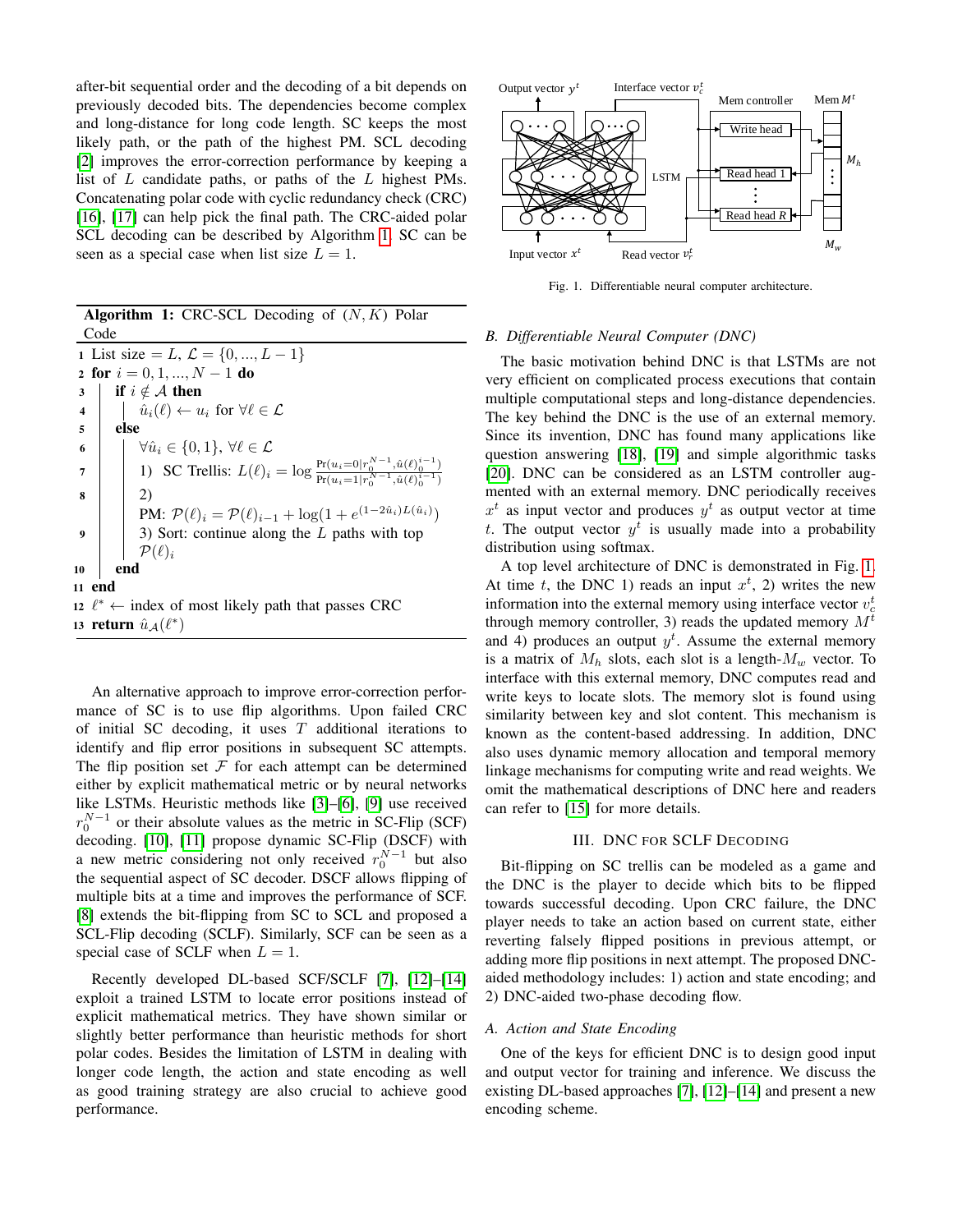*1) Action Encoding:* the one-hot scheme used in state-ofthe-art LSTM-based flip algorithms are efficient in identifying the first error bit, but lacks the capability to flip multiple bits at a time. This results in more decoding attempts. To improve bit flipping efficiency, we use a soft multi-hot (i.e.  $\omega$ -hot) flip vector  $v_f$  to encode both first error bit and subsequent error bits, aiming to correctly flip multiple bits in one attempt.  $v_f$ is a length-N vector that has  $\omega$  non-zero entries. An action is therefore encoded by  $v_f$ . Each possible flip position in  $v_f$  is a soft value indicating the flip likelihood of the bit. For training purpose we introduce a scaled logarithmic series distribution with parameter  $p$  to assign flip likelihoods to the  $\omega$  error positions. The intention is to create a distribution with descending probabilities for first error position and subsequent error positions and to provide enough likelihood differences between them. Reference  $v_f$  generation for F-DNC training are discussed in detail in Section [IV.](#page-3-0) Assume index of bit position k in F is  $\mathcal{I}_{\mathcal{F}}(k)$ , non-zero entries of  $v_f$  can be derived as [\(1\)](#page-2-0):

$$
v_f(k) = \mathcal{K} \frac{-1}{\ln(1-p)} \frac{p^{\mathcal{I}_{\mathcal{F}}(k)}}{\mathcal{I}_{\mathcal{F}}(k)} \text{ for } k \in \mathcal{F}
$$
  
where scaling factor  $\mathcal{K} = 1 / \int_{\mathcal{F}} v_f$  (1)

*2) State Encoding:* a straightforward way to encode states is to directly use the received LLR sequence  $r_0^{N-1}$  or survival path metrics  $\mathcal{P}_0^{N-1}$ . [\[7\]](#page-5-6), [\[12\]](#page-5-11) use the amplitudes of received LLRs as the LSTM input. [\[14\]](#page-5-12) uses the amplitudes of received LLRs combining the syndromes generated by CRC for state encoding. However, path metric information in sequential decoding are discarded in these methods, resulting in a loss in representing error path selection probability. [\[13\]](#page-5-16) proposed a state encoding by taking the PM ratio of discarded paths and survival paths. However, this representation introduces extra computations to standard decoding for PM summations at each bit position and does not include received LLR information.

In this work, we introduce a new state encoding scheme using the gradients of  $L$  survival paths concatenated with received LLRs. It takes both PMs and received LLRs into consideration. For  $\ell \in \mathcal{L} = \{0, ..., L - 1\}$ , the PM gradients  $\nabla \mathcal{P}(\ell)_{0}^{N-1}$  can be described in [\(2\)](#page-2-1).

$$
\nabla \mathcal{P}(\ell)_0^{N-1} = \log(1 + e^{(1 - 2\hat{u}(\ell)_0^{N-1})L(\ell)_0^{N-1}})
$$
 (2)

Note that  $\nabla \mathcal{P}(\ell)_{0}^{N-1}$  is already calculated in step 2) of Algorithm [1.](#page-1-0) Hence it can be directly taken from existing SCL without extra computations. The state encoding  $S$  is then a vector as [\(3\)](#page-2-2) and is used as DNC input in this work.

$$
S = \{ \nabla \mathcal{P}(\ell)_{0}^{N-1}, r_{0}^{N-1} \}
$$
 (3)

# *B. DNC-Aided Two-Phase Decoding Flow*

We design a new two-phase flip decoding flow for CRC-SCL decoder aiming to reduce the number of SCL attempts while still achieving good error correction performance. The



<span id="page-2-3"></span><span id="page-2-0"></span>Fig. 2. DNC-aided two-phase flip decoding ( $\omega = 3$  case)

two phases in this flow are: i) multi-bit flipping and ii) successive single-bit flipping. In the first phase, the received symbols are first decoded with a standard decoder. If it fails CRC, a flip DNC (F-DNC) exploits the state encoding  $S$  to score the actions, i.e., estimate the probability of each bit being error bits and output a flip vector  $v_f$ . Fig. [2](#page-2-3) shows an example of  $\omega = 3$  where  $\mathcal{F} = \{7, 9, 2\}$  is flip position set in descending likelihoods. To avoid wrong flips of subsequent positions with insignificant flip likelihoods, an  $\alpha$ -thresholding is applied to keep only positions with  $v_f > \alpha$  for multi-bit flipping. A subsequent decode attempt is then carried out with multi-bit flipping of these bit positions.

<span id="page-2-1"></span>If CRC still fails after multi-bit flipping, we enter Phase-II that successively flip a single bit position. The reasons of failed decoding with Phase-I are either: 1) first error bit position is wrong; or 2) first error bit position is right but subsequent flip positions are wrong. A solution is to flip each possible flip positions one at a time and use a flip-validate DNC (FV-DNC) to confirm if this is a correct flip before moving to the next possible flip position. The first attempt in Phase-II flips the highest ranked error position in  $F$ , i.e., bit 7 in the example shown in Fig. [2.](#page-2-3)

<span id="page-2-2"></span>If FV-DNC invalidates the single-bit flip (bit 7 in this case), we discard bit 7 and re-select the flip position to next bit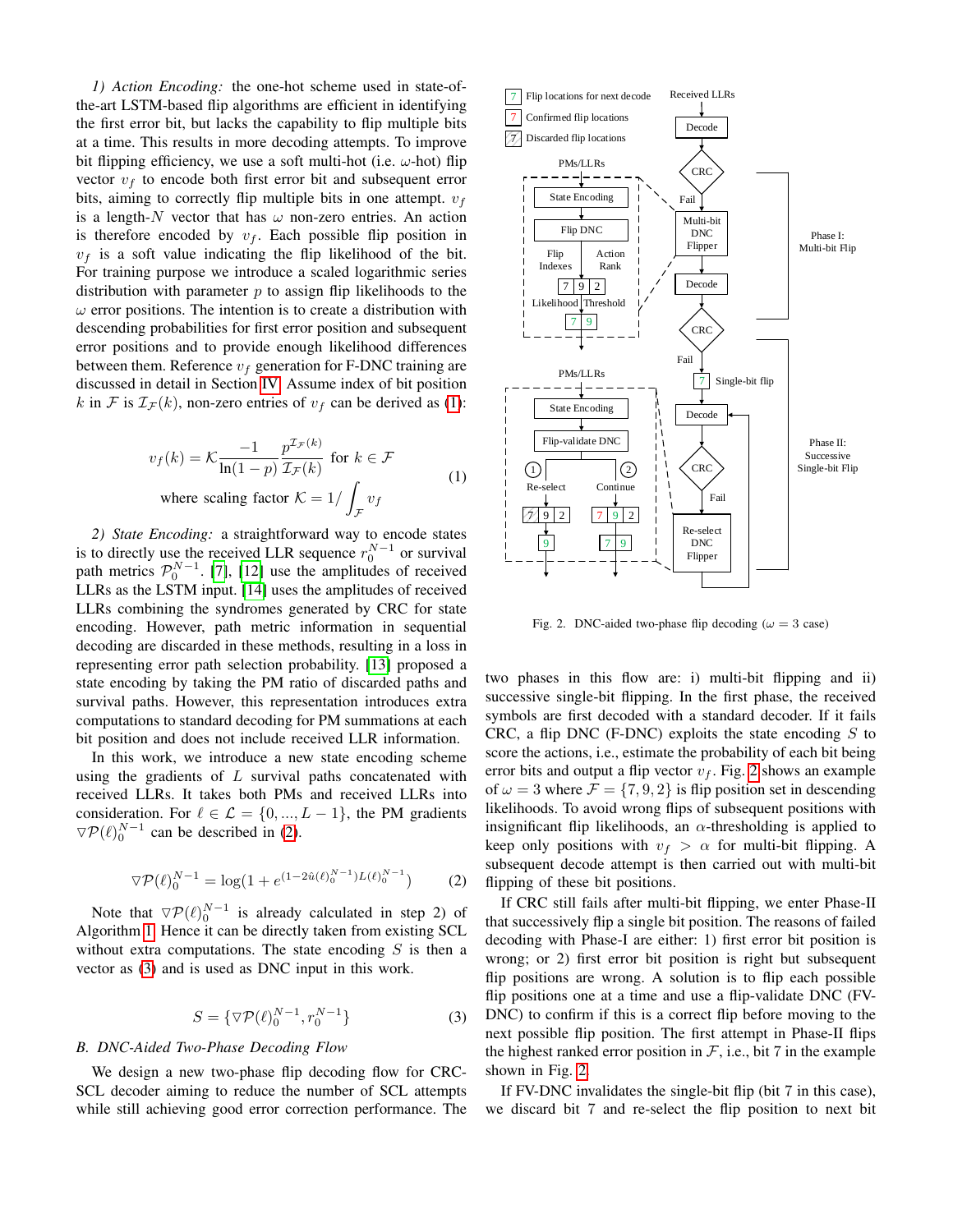

<span id="page-3-1"></span>Fig. 3. Flip attempts in Phase-II for different FV-DNC output combinations  $(\omega = 3 \text{ case})$ 

9 in  $\mathcal F$ . Alternatively, if FV-DNC confirms the flip of bit 7, we continue by adding bit 9 into the flip queue  $\mathcal{Q}_f$  and flip  $\mathcal{Q}_f = \{7, 9\}$  in next attempt. The process runs successively until CRC passes or reaching the end of  $\mathcal F$ . Fig. [3](#page-3-1) shows all possible flip combinations given different FV-DNC output combinations in the  $\omega = 3$  case. The number of decoding attempts of Phase-II is bounded by  $\omega$ . The two-phase DNC-SCLF can be described as Algorithm [2.](#page-3-2)

Algorithm 2: Two-Phase DNC-Aided SCL-Flip Decoding 1  $\hat{u}_0^{N-1}, S \leftarrow \text{SCL}(r_0^{N-1})$ 

2 if  $CRC(\hat{u}_0^{N-1})$  = success return  $\hat{u}_0^{N-1}$ <sup>3</sup> Phase-I: Multi-bit Flipping 4  $\mathcal{F}, \omega, v_f \leftarrow \text{F-DNC}(S)$ 5  $\hat{u}_0^{N-1} \leftarrow \text{SCL}(r_0^{N-1}, \mathcal{F}_{v_f \ge \alpha})$ 6 if  $CRC(\hat{u}_0^{N-1})$  = success return  $\hat{u}_0^{N-1}$ <sup>7</sup> Phase-II: Successive Single-bit Flipping  $\Omega_f = \{ \mathcal{F}[0] \}$ 9 for  $i = 0, 1, ..., \omega - 1$  do 10  $\hat{u}_0^{N-1}, S \leftarrow \text{SCL}(r_0^{N-1}, \mathcal{Q}_f)$ 11 **if** CRC( $\hat{u}_0^{N-1}$ ) = success or  $i =$  $\omega-1$  return  $\hat{u}_{0}^{N-1}$  $12 \mid \mathcal{R} \leftarrow FV\text{-}DNC(S)$ 13 **if**  $\mathcal{R}$  = continue **then** 14  $\bigcup \mathcal{Q}_f = \{ \mathcal{Q}_f, \mathcal{F}[i+1] \}$ <sup>15</sup> else 16  $\left| Q_f[\text{end}] = \mathcal{F}[i+1] \right)$  $17$  end <sup>18</sup> end

## IV. TRAINING METHODOLOGY

<span id="page-3-2"></span><span id="page-3-0"></span>In this section, we discuss training for the DNCs used in proposed DNC-SCLF. The training is conducted off-line and does not increase the run-time decoding complexity. We

TABLE I F-DNC/FV-DNC HYPER-PARAMETERS SET

<span id="page-3-3"></span>

| Parameter               | Description                                  |
|-------------------------|----------------------------------------------|
| LSTM controller         | 1 layer of size 256                          |
| Size of access heads    | 1 write head, 4 read heads                   |
| Size of external memory | $M_h = 512, M_w = 128$                       |
| Size of training set    | $10^6$ for F-DNC, $3 \times 10^7$ for FV-DNC |
| Size of validation set  | $5 \times 10^4$                              |
| Mini-batch size         | 100                                          |
| Dropout probability     | 0.05                                         |
| Optimizer               | Adam                                         |
| Environment             | Tensorflow 1.14.0 on Nvidia GTX 1080Ti       |

adopt the cross-entropy function which has been widely used in classification tasks [\[21\]](#page-6-3). The training method involves 1) training F-DNC to identify error positions; and 2) training FV-DNC to validate single-bit flip.

In the first training stage, we run extensive SCL decoder simulations and collect error frames upon CRC failure. The F-DNC training database consists of pairs of  $S$  from [\(3\)](#page-2-2) as DNC input and a corresponding  $v_f$  from [\(1\)](#page-2-0) as reference output. S can be straightforwardly derived based on received LLRs and PMs of collected error frames. However,  $v_f$  is determined by parameter  $\omega$  and p, whose values will affect the training and inference efficiency. We first label the error positions w.r.t the transmitted sequence for each sample as candidate flip positions. Intuitively, small  $\omega$  and p strengthen the likelihood of identifying first error position, but attenuate the likelihoods of subsequent error positions. Hence there is a trade-off between the accuracy of identifying first error position and the accuracy of identifying subsequent error positions. In this work, we carried out reference  $v_f$  generations with  $\omega = \{2, 5, 10\}$  and  $p = \{0.2, 0.8\}$ . The experimental results with these parameter choices are discussed in Section [V.](#page-4-0)

The error frames that can not be decoded correctly in Phase-I enter Phase-II, where single bit positions are flipped and tested successively as in Fig. [3.](#page-3-1) This is to prevent wrong flips that will lead the DNC player into a trapping state and can never recover. The FV-DNC is a classifier taking either "re-select" or "continue" action given the knowledge of received LLRs and PMs from most recent attempt. The key for FV-DNC training is to create a well-categorized database that can detect trapping state effectively. To generate FV-DNC training database, we carry out supervised flip decoding attempts based on reference  $v_f$  in F-DNC database. For each collected error:1) the first 5 error positions in reference  $v_f$  are flipped successively bit after bit and their corresponding state encoding S are recorded. These samples result in a "continue" action. 2) After flipping each of the first 5 error positions, we flip 5 random positions not in  $\mathcal F$  and record their state encoding S. These samples indicate trapping state and result in a "re-select" action. Hence for each collected frame, we have 5 samples for "continue" action and 25 samples for "reselect" action.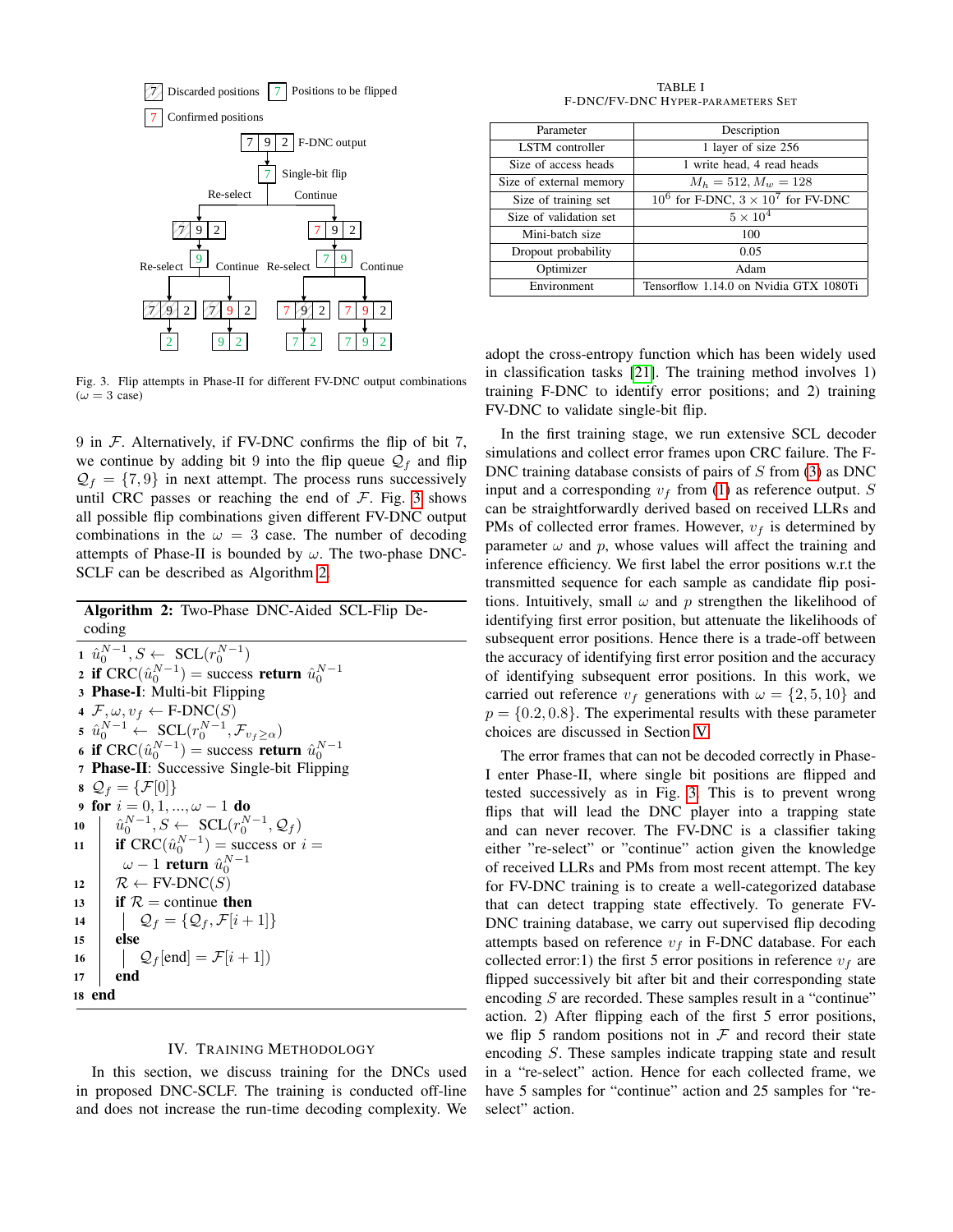

<span id="page-4-1"></span>Fig. 4. Rate of identifying error positions for  $\omega = \{2, 5, 10\}$  and  $p =$  ${0.2, 0.8}$  for SC decoding of  $(256, 128)$  polar code

### V. EXPERIMENTS AND ANALYSIS

<span id="page-4-0"></span>To fully show the competitiveness of DNC in dealing with long-distance dependencies in polar SC trellis, we evaluate the performances for polar codes of length  $N = 256$ , 1024 with SC and SCL  $(L = 4)$  in this work. The code rate is set to  $1/2$ with an 16b CRC. Error frames are collected at SNR 2dB for both training and testing. In this paper, we do not focus on the training parameter optimization and just demonstrate a set of configurations and hyper-parameters that work through our experiments for F-DNC and FV-DNC in Table [I.](#page-3-3)

Firstly, we study the effects of parameters  $\omega$  and p introduced in F-DNC. Fig. [4](#page-4-1) presents the accuracy of identifying the first 5 error positions for code length  $N = 256$  and SC decoding. For a given  $\omega$ , a smaller  $p$  ( $p = 0.2$ ) enhances the probability of identifying the first error position, but attenuates the probability of identifying subsequent error positions. We achieve up to 0.573 success rate of identifying the first error position with  $\omega = 2$ , outperforming the 0.51 and 0.425 success rate of identifying the first error position for an even shorter code length of 128b with LSTM-based SCF [\[12\]](#page-5-11) and heuristicbased DSCF [\[11\]](#page-5-10), respectively. On the other hand, comparing  $\omega = 2$  and  $\omega = 5$  with same  $p = 0.8$ , a bigger  $\omega$  helps to identify more error positions, but the success rates of identifying each position are degraded.

We pick  $p = 0.8$  in our two-phase DNC-SCLF experiments to strengthen the success rates of identifying subsequent error positions and slightly sacrifice the rate of identifying first error position. This is because with help of FV-DNC, even though F-DNC may not identify the first error position correctly in multi-bit flipping, the two-phase decoding can re-select it in successive single-bit flipping. We use an  $\alpha = 0.03$  for thresholding through our experiments. Assume  $\beta_1$  is the rate of successful decoding with multi-bit flipping in Phase-I, the average number of decoding attempts  $T_{avg}$  for DNC-SCLF can be calculated by [\(4\)](#page-4-2) below:



<span id="page-4-3"></span>Fig. 5. Number of extra decoding attempts of DNC-SCF and state-of-the-art flipping algorithms for (1024, 512) polar code

<span id="page-4-2"></span>
$$
T_{avg} = \beta_1 + \omega_{2,avg}(1 - \beta_1) \tag{4}
$$

where  $\omega_{2,avg}$  is the average number of attempts in Phase-II and  $\omega_{2,avg} \leq \omega$ . Fig. [5](#page-4-3) presents the  $T_{avg}$  for the proposed DNC-SCF and the state-of-the-art techniques.

We first compare DNC-SCF with the state-of-the-art heuristic methods [\[11\]](#page-5-10) and LSTM-based methods [\[12\]](#page-5-11), [\[14\]](#page-5-12) for (1024, 512) polar code and 16b CRC. For a fair comparison, we compare the FER of DNC-SCF and DSCF [\[11\]](#page-5-10) with optimized metric parameters and  $T = 10$  at an FER of  $10^{-4}$ . DNC-SCF  $\omega = 2$  is able to achieve 0.5dB coding gain w.r.t SC decoder. Increasing  $\omega$  to 5 provides another 0.3dB coding gain from DNC-SCF  $\omega = 2$ . DNC-SCF  $\omega = 5$  also outperforms DSCF  $T = 10$  by 0.06dB, while reducing the number of extra attempts by 44% at 2dB SNR. Further increasing  $\omega$  to DNC-SCF  $\omega = 10$  provides 0.19dB coding gain compared to DSCF  $T = 10$  while reducing the number of decoding attempts by 18.9% at 2dB SNR.

The LSTM-based approach in [\[12\]](#page-5-11) did not report FER performance, but has shown up to 10% improvement in the accuracy of identifying first error position over DSCF with  $T = 1$  at 1dB SNR for (64, 32) polar code. The estimated FER of [\[12\]](#page-5-11) with 1024b and  $T = 10$  will be close to DNC-SCF  $\omega = 5$ . Another LSTM-based SCF [\[14\]](#page-5-12) provides FER for  $(64, 32)$  polar code with  $T = 6$  and claims 0.2dB improvement over DSCF  $T = 6$ . The estimated FER of [\[14\]](#page-5-12) with 1024b and  $T = 10$  will be close to DNC-SCF  $\omega = 10$  in Fig. [6.](#page-5-17) Note that the assumption that FER improvement holds for longer polar code of 1024b is optimistic, because LSTM's capability of identifying error positions usually gets drastically weakened when code length becomes longer.

We further compare the DNC-SCLF  $(L = 4)$  on (256, 128) polar code and 16b CRC with state-of-the-art heuristic methods [\[8\]](#page-5-7) and LSTM-based approaches [\[7\]](#page-5-6), [\[13\]](#page-5-16). Fig. [7](#page-5-18) demonstrates the FER of DNC-SCLF ( $L = 4$ ) with  $\omega =$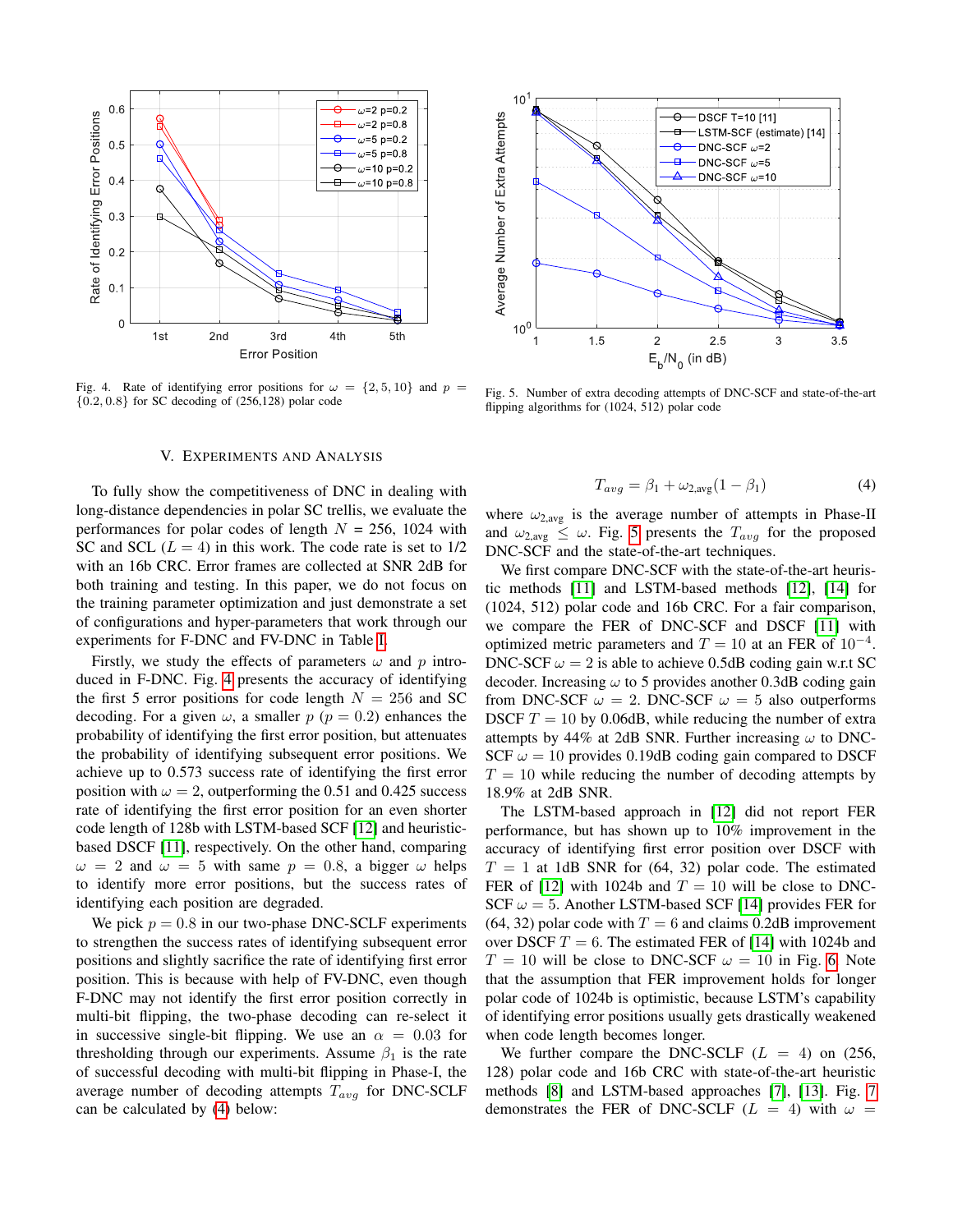

<span id="page-5-17"></span>Fig. 6. FER performance comparison of DNC-SCF and state-of-the-art flipping algorithms for (1024,512) polar code and 16b CRC



<span id="page-5-18"></span>Fig. 7. FER performance comparison of DNC-SCLF ( $L = 4$ ) and state-ofthe-art flipping algorithms for (256,128) polar code and 16b CRC

 $\{2, 5, 10\}$ . At FER  $10^{-4}$ , DNC-SCLF  $\omega = 2$  achieves a 0.26dB coding gain w.r.t standard SCL. Increasing  $\omega$  to 5 and 10 results in 0.49dB and 0.55dB coding gain from the standard SCL. Compared with [\[8\]](#page-5-7) and [\[7\]](#page-5-6), DNC-SCLF  $\omega = 5$  achieves 0.13dB and 0.07dB better performance than SCLF and LSTM-SCLF with  $T = 10$ , respectively. Our proposed DNC-SCLF demonstrates better FER performance with a reduced number of decoding attempts.

# VI. CONCLUSIONS

In this paper, we present a new DNC-aided SCL-Flip decoding. We propose a two-phase decoding assisted by two DNCs, F-DNC and FV-DNC, to identify error positions and to validate or re-select error positions in successive single-bit flipping, respectively. The multi-bit flipping reduces number of flip decoding attempts while successive single-bit flipping lowers the probability of going into trapping state. Training methods

are proposed accordingly to efficiently train F-DNC and FV-DNC. This strategy provides a new method to exploit DNC, an advanced variant of deep learning, in assisting decoding algorithms. Simulation results show that the proposed DNC-SCLF helps to identify error bits more accurately, achieving better error correction performance and reducing the number of flip decoding attempts than the the state-of-the-art flip algorithms.

#### **REFERENCES**

- <span id="page-5-0"></span>[1] E. Arikan, "Channel polarization: A method for constructing capacityachieving codes for symmetric binary-input memoryless channels," *IEEE Transactions on Information Theory*, vol. 55, no. 7, pp. 3051–3073, July 2009.
- <span id="page-5-1"></span>[2] I. Tal and A. Vardy, "List decoding of polar codes," in *2011 IEEE International Symposium on Information Theory Proceedings*, July 2011, pp. 1–5.
- <span id="page-5-2"></span>[3] O. Afisiadis, A. Balatsoukas-Stimming, and A. Burg, "A low-complexity improved successive cancellation decoder for polar codes," in *2014 48th Asilomar Conference on Signals, Systems and Computers*, Nov 2014, pp. 2116–2120.
- <span id="page-5-3"></span>[4] C. Condo, F. Ercan, and W. Gross, "Improved successive cancellation flip decoding of polar codes based on error distribution," in *Proc. IEEE Wireless Commun. Netw. Conf. Workshops (WCNCW)*, Apr 2018, pp. 19–24.
- <span id="page-5-4"></span>[5] F. Ercan, C. Condo, and W. J. Gross, "Improved bit-flipping algorithm for successive cancellation decoding of polar codes," *IEEE Transactions on Communications*, vol. 67, no. 1, pp. 61–72, Jan 2019.
- <span id="page-5-5"></span>[6] Z. Zhang, K. Qin, L. Zhang, H. Zhang, and G. T. Chen, "Progressive bit-flipping decoding of polar codes over layered critical sets," in *GLOBECOM 2017 - 2017 IEEE Global Communications Conference*, Dec 2017, pp. 1–6.
- <span id="page-5-6"></span>[7] X. Liu, S. Wu, Y. Wang, N. Zhang, J. Jiao, and Q. Zhang, "Exploiting error-correction-crc for polar scl decoding: A deep learning based approach," *IEEE Transactions on Cognitive Communications and Networking*, pp. 1–1, 2019.
- <span id="page-5-7"></span>[8] F. Cheng, A. Liu, Y. Zhang, and J. Ren, "Bit-flip algorithm for successive cancellation list decoder of polar codes," *IEEE Access*, vol. 7, pp. 58 346–58 352, 2019.
- <span id="page-5-8"></span>[9] F. Ercan, C. Condo, S. A. Hashemi, and W. J. Gross, "Partitioned successive-cancellation flip decoding of polar codes," in *2018 IEEE International Conference on Communications (ICC)*, May 2018, pp. 1– 6.
- <span id="page-5-9"></span>[10] L. Chandesris, V. Savin, and D. Declercq, "An improved scflip decoder for polar codes," in *2016 IEEE Global Communications Conference (GLOBECOM)*, Dec 2016, pp. 1–6.
- <span id="page-5-10"></span>[11] L. Chandesris, V. Savin, and D. Declercq, "Dynamic-scflip decoding of polar codes," *IEEE Transactions on Communications*, vol. 66, no. 6, pp. 2333–2345, June 2018.
- <span id="page-5-11"></span>[12] X. Wang, H. Zhang, R. Li, L. Huang, S. Dai, Y. Yourui, and J. Wang, "Learning to flip successive cancellation decoding of polar codes with lstm networks," arXiv:1902.08394, Feb 2019.
- <span id="page-5-16"></span>[13] C.-H. Chen, C.-F. Teng, and A.-Y. Wu, "Low-complexity lstm-assisted bit-flipping algorithm for successive cancellation list polar decoder," in *45th IEEE International Conference on Acoustics, Speech, and Signal Processing*, May 2020.
- <span id="page-5-12"></span>[14] B. He, S. Wu, Y. Deng, H. Yin, J. Jiao, and Q. Zhang, "A machine learning based multi-flips successive cancellation decoding scheme of polar codes," in *2020 IEEE 91st Vehicular Technology Conference (VTC2020-Spring)*, 2020, pp. 1–5.
- <span id="page-5-13"></span>[15] A. Graves, G. Wayne, and M. Reynolds et al., "Hybrid computing using a neural network with dynamic external memory," *Nature*, vol. 538, pp. 471–476, Oct 2016.
- <span id="page-5-14"></span>[16] K. Niu and K. Chen, "Crc-aided decoding of polar codes," *IEEE Communications Letters*, vol. 16, no. 10, pp. 1668–1671, October 2012.
- <span id="page-5-15"></span>[17] B. Li, H. Shen, and D. Tse, "An adaptive successive cancellation list decoder for polar codes with cyclic redundancy check," *IEEE Communications Letters*, vol. 16, no. 12, pp. 2044–2047, December 2012.